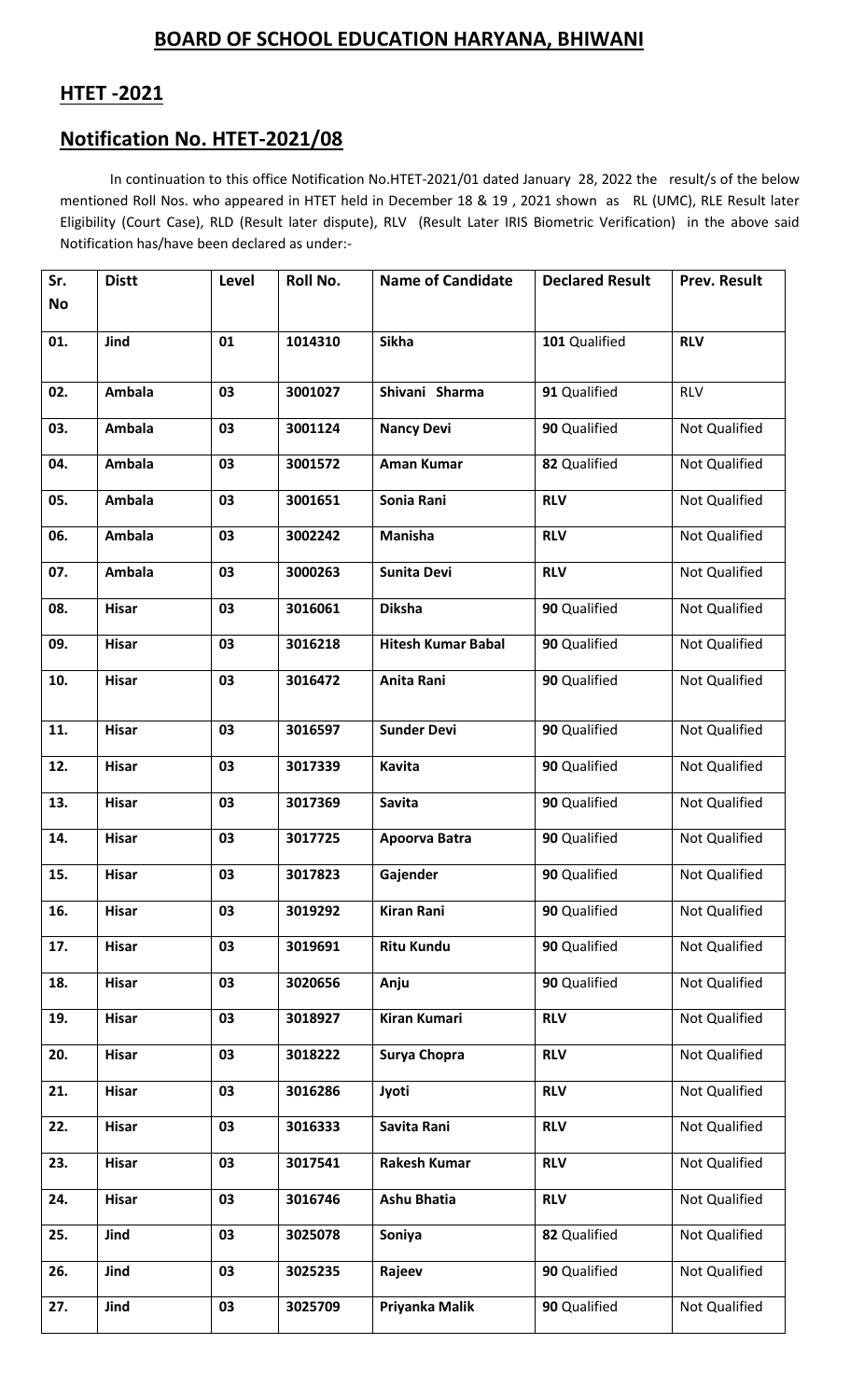| 28. | Jind           | 03 | 3025936 | <b>Nita Devi</b>      | 90 Qualified | Not Qualified        |
|-----|----------------|----|---------|-----------------------|--------------|----------------------|
| 29. | Jind           | 03 | 3026097 | <b>Neha</b>           | 90 Qualified | Not Qualified        |
| 30. | Jind           | 03 | 3027304 | Ritu                  | 90 Qualified | Not Qualified        |
| 31. | Jind           | 03 | 3028516 | Salma                 | 90 Qualified | Not Qualified        |
| 32. | Jind           | 03 | 3028783 | Nisha Sheoran         | 90 Qualified | Not Qualified        |
| 33. | Jind           | 03 | 3026981 | Reena                 | <b>RLV</b>   | Not Qualified        |
| 34. | Jind           | 03 | 3027021 | <b>Kiran</b>          | <b>RLV</b>   | Not Qualified        |
| 35. | Jind           | 03 | 3026469 | <b>Anoop Kumar</b>    | <b>RLV</b>   | Not Qualified        |
| 36. | Jind           | 03 | 3026488 | <b>Neelam Devi</b>    | <b>RLV</b>   | <b>Not Qualified</b> |
| 37. | Jind           | 03 | 3025699 | Asha                  | <b>RLV</b>   | Not Qualified        |
| 38. | Jind           | 03 | 3025183 | <b>Manisha Devi</b>   | <b>RLV</b>   | Not Qualified        |
| 39. | Jind           | 03 | 3024849 | <b>Shikha Garg</b>    | <b>RLV</b>   | Not Qualified        |
| 40. | Panipat        | 03 | 3044494 | Wilson                | 90 Qualified | Not Qualified        |
| 41. | Panipat        | 03 | 3045101 | <b>Kuldeep</b>        | 90 Qualified | Not Qualified        |
| 42. | Panipat        | 03 | 3045184 | Manoj Kumar           | 90 Qualified | Not Qualified        |
| 43. | Panipat        | 03 | 3045536 | <b>Ruby Devi</b>      | 90 Qualified | Not Qualified        |
| 44. | Panipat        | 03 | 3045675 | <b>Kapil Gahalain</b> | 90 Qualified | Not Qualified        |
| 45. | Panipat        | 03 | 3046235 | Ajay                  | 90 Qualified | Not Qualified        |
| 46. | Panipat        | 03 | 3045584 | Jyoti                 | <b>RLV</b>   | Not Qualified        |
| 47. | Panipat        | 03 | 3046106 | Soniya                | <b>RLV</b>   | Not Qualified        |
| 48. | Panipat        | 03 | 3045406 | <b>Neeru</b>          | <b>RLV</b>   | Not Qualified        |
| 49. | Charkhi Dadri  | 01 | 1039253 | <b>Krishan Kumar</b>  | 93 Qualified | <b>RLV</b>           |
| 50. | Charkhi Dadri  | 03 | 3069537 | <b>Rakesh Sahu</b>    | 90 Qualified | Not Qualified        |
| 51. | Charkhi Dadri  | 03 | 3069538 | Piyush                | 92 Qualified | <b>RLV</b>           |
| 52. | Charkhi Dadri  | 03 | 3069815 | <b>Renu Kumari</b>    | 90 Qualified | Not Qualified        |
| 53. | Charkhi Dadri  | 03 | 3070535 | <b>Monika</b>         | 90 Qualified | Not Qualified        |
| 54. | Charkhi Dadri  | 03 | 3070627 | <b>Shilpa</b>         | 90 Qualified | Not Qualified        |
| 55. | Charkhi Dadri  | 03 | 3069641 | Ravin                 | <b>RLV</b>   | Not Qualified        |
| 56. | <b>Bhiwani</b> | 03 | 3002749 | <b>Suman</b>          | 90 Qualified | Not Qualified        |
| 57. | <b>Bhiwani</b> | 03 | 3003372 | Poonam Kumari         | 82 Qualified | Not Qualified        |
| 58. | <b>Bhiwani</b> | 03 | 3005426 | Minakshi              | 90 Qualified | Not Qualified        |
| 59. | <b>Bhiwani</b> | 03 | 3006265 | Savita Kumari         | <b>RLV</b>   | Not Qualified        |
| 60. | <b>Bhiwani</b> | 03 | 3007105 | Pooja Devi            | <b>RLV</b>   | Not Qualified        |
| 61. | Gurugram       | 03 | 3013015 | <b>Sunil Kumar</b>    | 90 Qualified | Not Qualified        |
| 62. | Gurugram       | 03 | 3013923 | Sangeeta              | 90 Qualified | Not Qualified        |
| 63. | Gurugram       | 03 | 3014055 | <b>Uttam Mandal</b>   | 82 Qualified | Not Qualified        |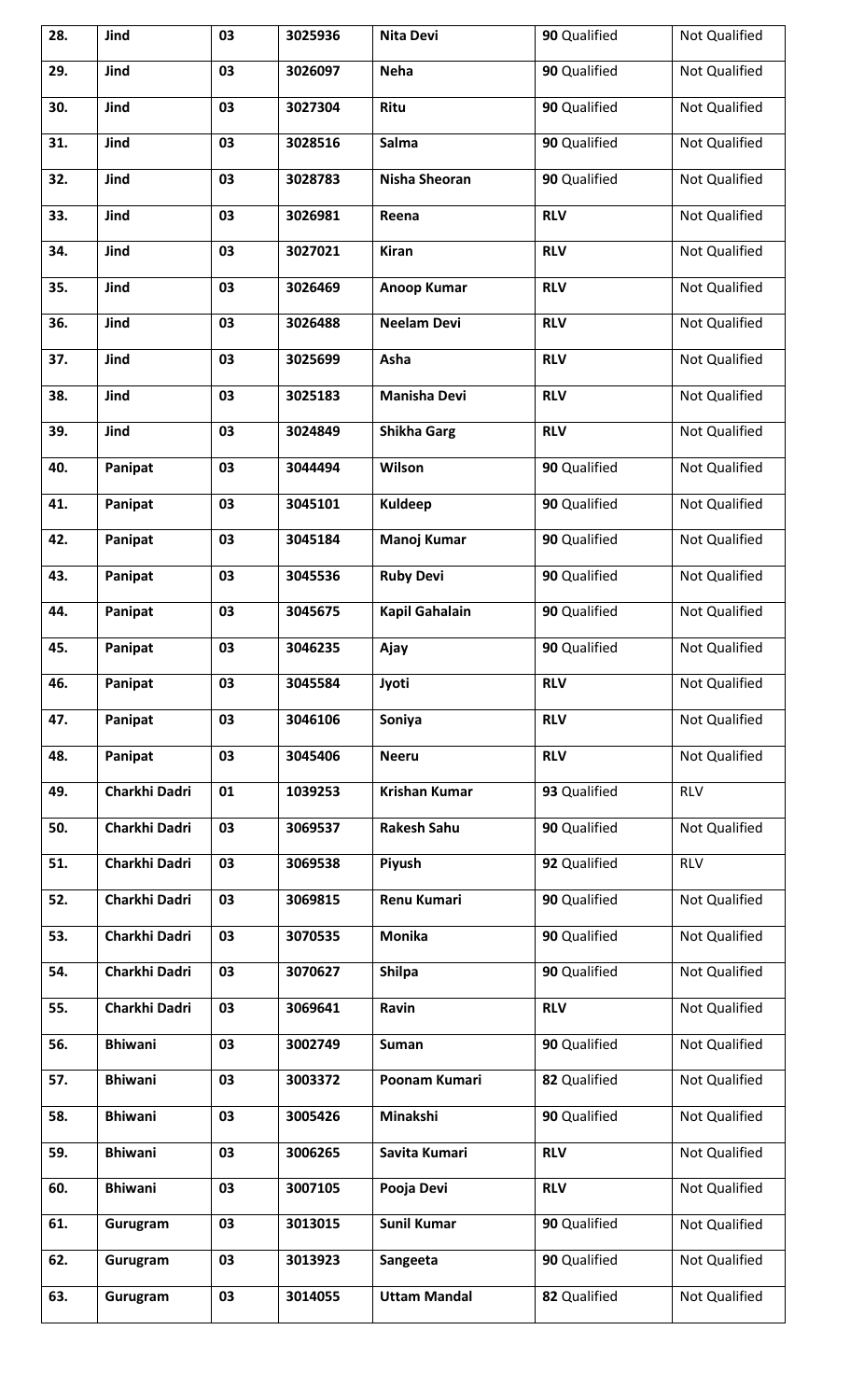| 64. | Gurugram           | 03 | 3014198 | Jyoti                 | 90 Qualified | Not Qualified        |
|-----|--------------------|----|---------|-----------------------|--------------|----------------------|
| 65. | Gurugram           | 03 | 3014781 | <b>Mamta</b>          | 82 Qualified | Not Qualified        |
| 66. | Gurugram           | 03 | 3014029 | Sadhana Singh         | <b>RLV</b>   | Not Qualified        |
| 67. | Gurugram           | 03 | 3013509 | Anita Kumari          | <b>RLV</b>   | Not Qualified        |
| 68. | Gurugram           | 03 | 3012895 | <b>Dhiraj Kumar</b>   | <b>RLV</b>   | <b>Not Qualified</b> |
| 69. | Gurugram           | 03 | 3014532 | Priyanka              | <b>RLV</b>   | Not Qualified        |
| 70. | Palwal             | 03 | 3067330 | <b>Shamim Ahmed</b>   | 90 Qualified | Not Qualified        |
| 71. | Palwal             | 03 | 3068109 | <b>Deepika</b>        | 82 Qualified | Not Qualified        |
| 72. | Palwal             | 03 | 3067665 | <b>Bhawna</b>         | <b>RLV</b>   | Not Qualified        |
| 73. | Palwal             | 03 | 3066990 | <b>Satish</b>         | <b>RLV</b>   | Not Qualified        |
| 74. | Mahendergarh       | 01 | 1020452 | Gajender              | 98 Qualified | <b>RLV</b>           |
| 75. | Mahendergarh       | 03 | 3038748 | Sarita Yadav          | 90 Qualified | Not Qualified        |
| 76. | Mahendergarh       | 03 | 3038784 | Soniya                | 90 Qualified | Not Qualified        |
| 77. | Mahendergarh       | 03 | 3039455 | Sangita Yadav         | 90 Qualified | Not Qualified        |
| 78. | Mahendergarh       | 03 | 3040694 | Sangeeta Saini        | 90 Qualified | Not Qualified        |
| 79. | Mahendergarh       | 03 | 3041651 | Yukta Yadav           | 90 Qualified | Not Qualified        |
| 80. | Mahendergarh       | 03 | 3038523 | <b>Punita Mandral</b> | <b>RLV</b>   | Not Qualified        |
| 81. | Mahendergarh       | 03 | 3039251 | Sandeep Kumar         | <b>RLV</b>   | Not Qualified        |
| 82. | <b>Other State</b> | 01 | 1021237 | <b>Taravanti</b>      | 91 Qualified | <b>RLV</b>           |
| 83. | <b>Other State</b> | 01 | 1033456 | Sahil                 | 97 Qualified | <b>RLV</b>           |
| 84. | Karnal             | 03 | 3030255 | <b>Vinita Rani</b>    | 90 Qualified | <b>Not Qualified</b> |
| 85. | Karnal             | 03 | 3030301 | <b>Bharti Mehta</b>   | 91 Qualified | <b>RLV</b>           |
| 86. | Karnal             | 03 | 3030313 | <b>Jatin Gupta</b>    | 90 Qualified | Not Qualified        |
| 87. | Karnal             | 03 | 3030354 | <b>Dolphy Garge</b>   | 90 Qualified | Not Qualified        |
| 88. | Karnal             | 03 | 3030711 | <b>Amanpreet Kaur</b> | 82 Qualified | Not Qualified        |
| 89. | Karnal             | 03 | 3031230 | <b>Deepak Kumar</b>   | 90 Qualified | Not Qualified        |
| 90. | Karnal             | 03 | 3029760 | Vinod                 | <b>RLV</b>   | Not Qualified        |
| 91. | Karnal             | 03 | 3030212 | Sushma Sharma         | <b>RLV</b>   | Not Qualified        |
| 90. | Faridabad          | 01 | 1004477 | Varsha Rani           | 95 Qualified | <b>RLV</b>           |
| 93. | Faridabad          | 03 | 3009445 | Snehlata              | 90 Qualified | <b>RLV</b>           |
| 94. | <b>Kurukshetra</b> | 01 | 1019412 | <b>Neha Devi</b>      | 88 Qualified | <b>RLV</b>           |
| 95. | Kurukshetra        | 03 | 3035543 | <b>Manpreet Kaur</b>  | 90 Qualified | Not Qualified        |
| 96. | Kurukshetra        | 03 | 3035630 | <b>Naresh Kumar</b>   | 90 Qualified | Not Qualified        |
| 97. | Kurukshetra        | 03 | 3035708 | <b>Vikram Singh</b>   | 90 Qualified | Not Qualified        |
| 98. | Kurukshetra        | 03 | 3036216 | Ravi Goyal            | 90 Qualified | Not Qualified        |
| 99. | Kurukshetra        | 03 | 3036922 | Punita Sharma         | 90 Qualified | Not Qualified        |
|     |                    |    |         |                       |              |                      |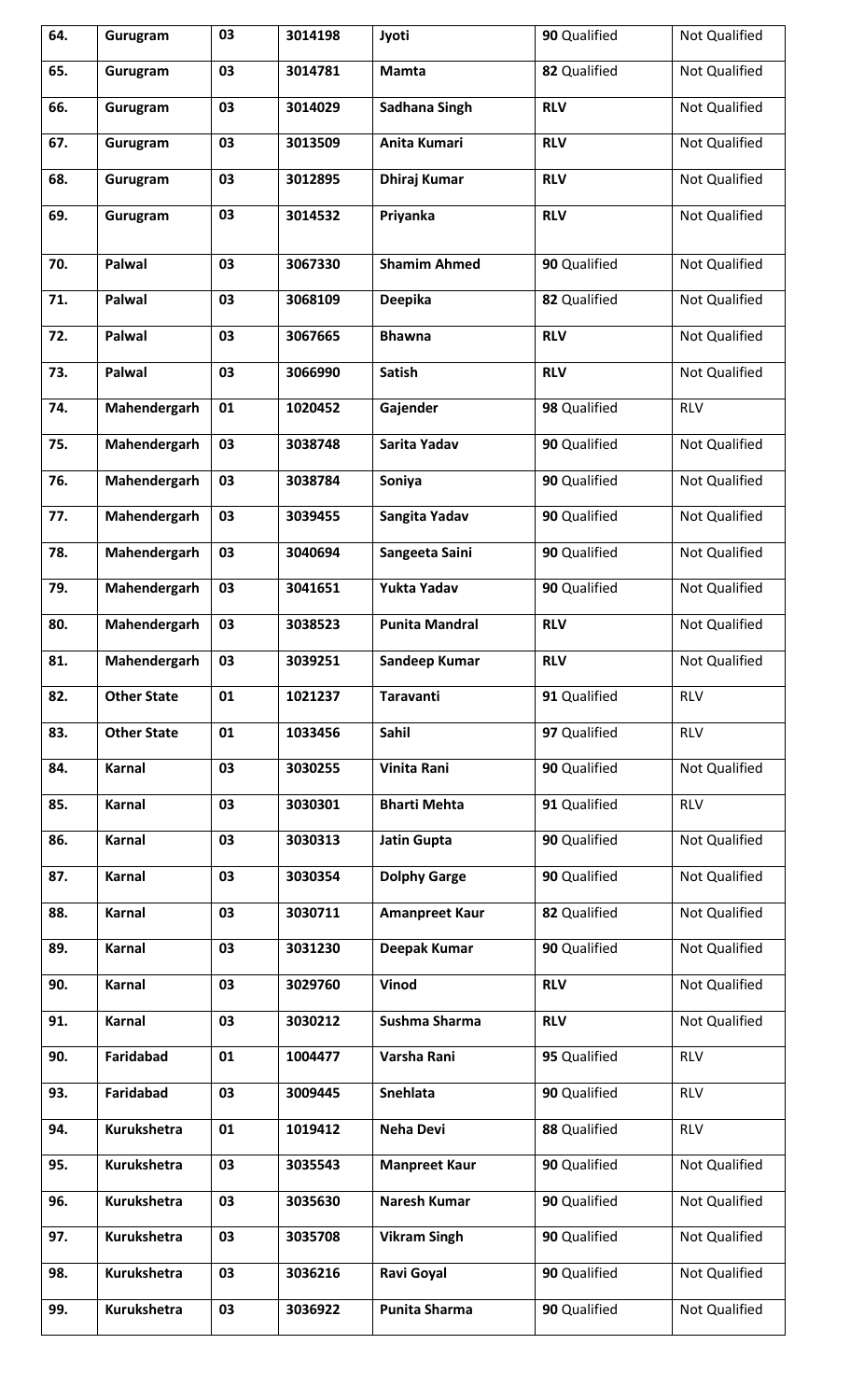| 100. | Kurukshetra        | 03 | 3037202 | Reshu                   | 90 Qualified  | Not Qualified        |
|------|--------------------|----|---------|-------------------------|---------------|----------------------|
| 101. | Kurukshetra        | 03 | 3037498 | Radhika                 | <b>RLV</b>    | Not Qualified        |
| 102. | <b>Kurukshetra</b> | 03 | 3035253 | <b>Tabassum Sahota</b>  | <b>RLV</b>    | Not Qualified        |
| 103. | <b>Kurukshetra</b> | 03 | 3035692 | <b>Ruchy</b>            | <b>RLV</b>    | Not Qualified        |
| 104. | Rewari             | 01 | 1024452 | <b>Sukesh Kanwal</b>    | 82 Qualified  | <b>RLV</b>           |
| 105. | Rewari             | 01 | 1025365 | <b>Pushpender Singh</b> | 84 Qualified  | <b>RLV</b>           |
| 106. | Rewari             | 01 | 1026167 | Reena Kumari            | 92 Qualified  | <b>RLV</b>           |
| 107. | Rewari             | 02 | 2052271 | Rupa Kumari             | 102 Qualified | <b>RLV</b>           |
| 108. | Rewari             | 02 | 2054578 | Deeksha Verma           | 91 Qualified  | <b>RLV</b>           |
| 109. | Rewari             | 03 | 3047049 | Pooja Yadav             | 95 Qualified  | <b>RLV</b>           |
| 110. | <b>Rewari</b>      | 03 | 3048009 | <b>Vinay Kumar</b>      | 90 Qualified  | Not Qualified        |
| 111. | Rewari             | 03 | 3048640 | Komal                   | 90 Qualified  | <b>Not Qualified</b> |
| 112. | Rewari             | 03 | 3048797 | <b>Arun Patel</b>       | 90 Qualified  | Not Qualified        |
| 113. | Rewari             | 03 | 3049236 | Neha Rani               | 91 Qualified  | <b>RLV</b>           |
| 114. | Rewari             | 03 | 3050128 | Priyanka Kumari         | 90 Qualified  | Not Qualified        |
| 115. | <b>Rewari</b>      | 03 | 3049426 | Rajni Devi              | <b>RLV</b>    | Not Qualified        |
| 116. | Rewari             | 03 | 3048066 | <b>Inder Pal</b>        | <b>RLV</b>    | Not Qualified        |
| 117. | Rewari             | 03 | 3046689 | Shalu Kumari            | <b>RLV</b>    | Not Qualified        |
| 118. | Rewari             | 03 | 3048573 | Poonam Kumari           | <b>RLV</b>    | <b>Not Qualified</b> |
| 119. | <b>Other State</b> | 02 | 2010873 | Raj Kumar Singh         | 95 Qualified  | <b>RLV</b>           |
| 120. | Panchkula          | 03 | 3043557 | Navdeep                 | 90 Qualified  | Not Qualified        |
| 121. | Panchkula          | 03 | 3043534 | <b>Ritu Mittan</b>      | <b>RLV</b>    | Not Qualified        |
| 122. | Yamuna Nagar       | 01 | 1035298 | Srishti Sharma          | 96 Qualified  | <b>RLV</b>           |
| 123. | Yamuna Nagar       | 03 | 3064260 | Neena Kumari            | <b>RLV</b>    | Not Qualified        |
| 124. | Yamuna Nagar       | 03 | 3064723 | <b>Satish Kumar</b>     | 82 Qualified  | Not Qualified        |
| 125. | Yamuna Nagar       | 03 | 3065019 | <b>Aditi Chauhan</b>    | 90 Qualified  | Not Qualified        |
| 126. | Yamuna Nagar       | 03 | 3065148 | Kashika Sharma          | 90 Qualified  | Not Qualified        |
| 127. | Yamuna Nagar       | 03 | 3065769 | Pranjali                | 90 Qualified  | Not Qualified        |
| 128. | <b>Nuh</b>         | 03 | 3066610 | Hemraj                  | 82 Qualified  | Not Qualified        |
| 129. | <b>Sirsa</b>       | 03 | 3055820 | <b>Sharmila</b>         | 90 Qualified  | Not Qualified        |
| 130. | <b>Sirsa</b>       | 03 | 3055835 | <b>Simarjot Kaur</b>    | <b>RLV</b>    | Not Qualified        |
| 131. | <b>Sirsa</b>       | 03 | 3055919 | <b>Davinder Singh</b>   | 90 Qualified  | <b>Not Qualified</b> |
| 132. | <b>Sirsa</b>       | 03 | 3055985 | Priyanka                | 90 Qualified  | Not Qualified        |
| 133. | <b>Sirsa</b>       | 03 | 3056248 | Amandeep Kaur           | 90 Qualified  | Not Qualified        |
| 134. | <b>Sirsa</b>       | 03 | 3056900 | <b>Anil Kumar</b>       | 90 Qualified  | Not Qualified        |
| 135. | <b>Sirsa</b>       | 03 | 3057022 | Chanchal                | 90 Qualified  | Not Qualified        |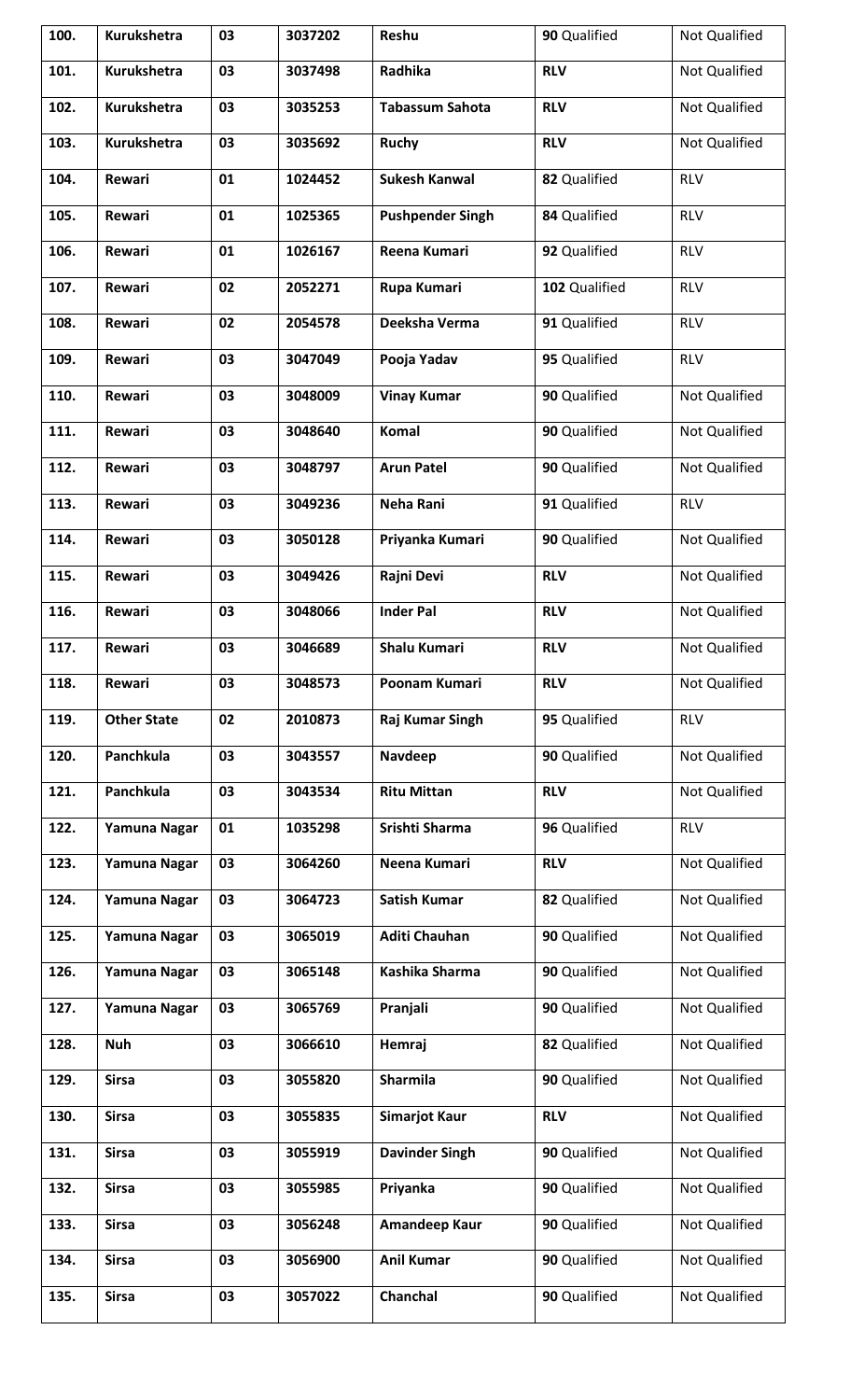| 136. | <b>Sirsa</b>       | 03 | 3057385 | Ankita Kamboj             | 90 Qualified        | Not Qualified |
|------|--------------------|----|---------|---------------------------|---------------------|---------------|
| 137. | <b>Sirsa</b>       | 03 | 3057748 | <b>Vijay Singh</b>        | 90 Qualified        | Not Qualified |
| 138. | <b>Sirsa</b>       | 03 | 3058261 | Sandeep Kumar             | 90 Qualified        | Not Qualified |
| 139. | <b>Sirsa</b>       | 03 | 3058398 | <b>Vikas Kumar</b>        | 90 Qualified        | Not Qualified |
| 140. | Sonepat            | 03 | 3058894 | Kavita                    | 103 Qualified       | <b>RLV</b>    |
| 141. | Sonepat            | 03 | 3060111 | Reena                     | 90 Qualified        | Not Qualified |
| 142. | Sonepat            | 03 | 3060261 | Reetu                     | 90 Qualified        | Not Qualified |
| 143. | Sonepat            | 03 | 3060431 | Priyanka                  | 90 Qualified        | Not Qualified |
| 144. | Sonepat            | 03 | 3062253 | <b>Sarika</b>             | 90 Qualified        | Not Qualified |
| 145. | Sonepat            | 03 | 3063824 | Sahil                     | 90 Qualified        | Not Qualified |
| 146. | <b>Other State</b> | 03 | 3001761 | Raveena Rani              | 90 Qualified        | <b>RLV</b>    |
| 147. | <b>Other State</b> | 03 | 3007621 | Pankaj Kumar              | 90 Qualified        | <b>RLV</b>    |
| 148. | <b>Other State</b> | 03 | 3008353 | Yatindra Mishra           | 90 Qualified        | <b>RLV</b>    |
| 149. | <b>Other State</b> | 03 | 3038266 | <b>Yashdeep Singh Sen</b> | 93 Qualified        | <b>RLV</b>    |
| 150. | <b>Other State</b> | 03 | 3041044 | Monika                    | 90 Qualified        | <b>RLV</b>    |
| 151. | <b>Other State</b> | 03 | 3041624 | Anita                     | 90 Qualified        | <b>RLV</b>    |
| 152. | <b>Other State</b> | 03 | 3060084 | Rajender                  | 95 Qualified        | <b>RLV</b>    |
| 153. | <b>Other State</b> | 03 | 3061469 | Mamta Rani                | 90 Qualified        | <b>RLV</b>    |
| 154. | <b>Other State</b> | 03 | 3061719 | Rohit                     | 91 Qualified        | <b>RLV</b>    |
| 155. | <b>Other State</b> | 03 | 3062401 | <b>Ravi Kant Dubey</b>    | <b>RLV</b>          | Not Qualified |
| 156. | <b>Other State</b> | 03 | 3061658 | <b>Hemant Kaur</b>        | <b>RLV</b>          | Not Qualified |
| 157. | <b>Other State</b> | 03 | 3060223 | Ritu                      | <b>RLV</b>          | Not Qualified |
| 158. | <b>Other State</b> | 03 | 3038540 | Jai Singh Khambra         | <b>RLV</b>          | Not Qualified |
| 159. | <b>Other State</b> | 03 | 3059919 | Sakshi Rani               | <b>RLV</b>          | Not Qualified |
| 160. | <b>Other State</b> | 03 | 3007802 | <b>Phool Chand Sharma</b> | <b>RLV</b>          | Not Qualified |
| 161. | Fatehabad          | 03 | 3010310 | Sanjay Kumar              | 90 Qualified        | <b>RLV</b>    |
| 162. | Fatehabad          | 03 | 3010316 | Devki Rani                | 90 Qualified        | <b>RLV</b>    |
| 163. | Fatehabad          | 03 | 3010409 | Sanjiv                    | 90 Qualified        | <b>RLV</b>    |
| 164. | Fatehabad          | 03 | 3011421 | <b>Suman Rani</b>         | <b>90 Qualified</b> | <b>RLV</b>    |
| 165. | Fatehabad          | 03 | 3011444 | Sanjay Kumar              | 90 Qualified        | <b>RLV</b>    |
| 166. | Fatehabad          | 03 | 3011502 | <b>Sushil Kumar</b>       | 82 Qualified        | <b>RLV</b>    |
| 167. | Fatehabad          | 03 | 3011798 | Pooja                     | 90 Qualified        | <b>RLV</b>    |
| 168. | Fatehabad          | 03 | 3012362 | <b>Gourav Soni</b>        | 90 Qualified        | <b>RLV</b>    |
| 169. | Fatehabad          | 03 | 3011190 | <b>Reena Devi</b>         | <b>RLV</b>          | Not Qualified |
| 170. | Jhajjar            | 03 | 3021388 | <b>Mohit</b>              | 90 Qualified        | <b>RLV</b>    |
| 171. | Jhajjar            | 03 | 3022206 | <b>Arvind Kumar</b>       | 90 Qualified        | <b>RLV</b>    |